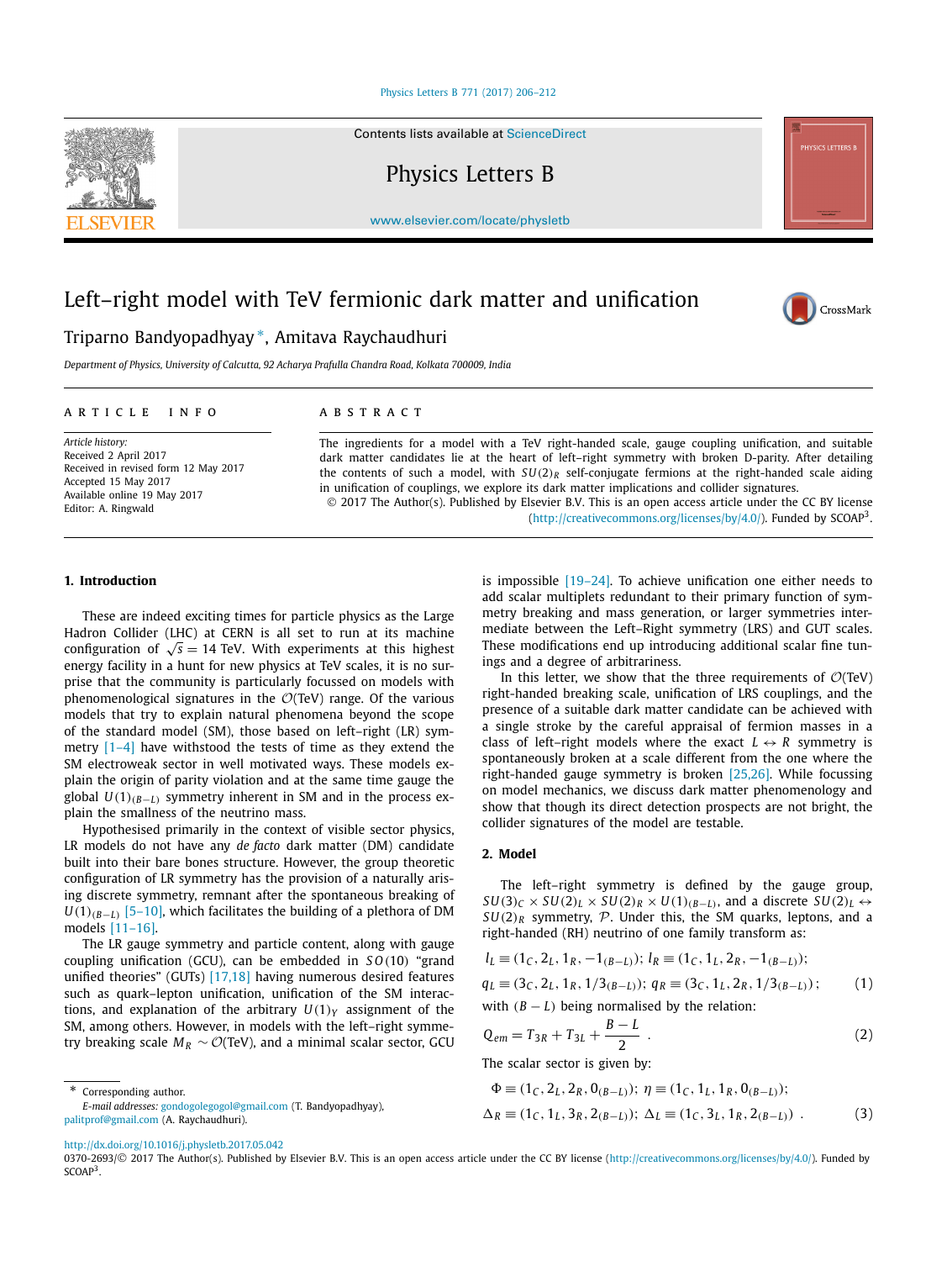Under  $P$  the multiplets transform as:

$$
l_L \leftrightarrow l_R; \qquad q_L \leftrightarrow q_R; \qquad \Delta_L \leftrightarrow \Delta_R; \n\Phi \leftrightarrow \Phi^{\dagger}; \qquad \eta \leftrightarrow -\eta .
$$
\n(4)

The scalar sector is modified to accommodate spontaneous breaking of P at a scale  $M_p$ , where the P odd gauge singlet,  $\eta$ , acquires a vacuum expectation value (*vev*), *vη*. Thus, symmetry breaking takes place in three steps. The first being the breaking of P, followed by the breaking of  $SU(2)_R \otimes U(1)_{(R-L)}$  to SM by the *vev*,  $v_R$ , of  $\Delta_R$ , and finally electroweak symmetry breaking is achieved through the  $vevs$   $k_1$  and  $k_2$  of the bi-doublet  $\Phi$ , with  $\sqrt{k_1^2 + k_2^2} = 246$  GeV. We show that the other mass scales of the model are  $M_R \sim \mathcal{O}(\text{TeV})$  and  $M_{\mathcal{P}}$  at the GUT scale.

The gauge bosons related to  $SU(2)_R \otimes U(1)_{(B - \underline{L})}$  breaking,  $W_R^\pm$ and *Z'*, acquire mass at  $M_R$ , and for  $\left(M_W/M_{W_R}\right)^2 \ll 1$  are given by:

$$
M_{W_R} = \frac{g_R}{\sqrt{2}} v_R \ ; \qquad M_{Z'} = \frac{\sqrt{2}}{\cos \phi} M_{W_R} \ , \tag{5}
$$

with

$$
\sin \phi = \frac{g_L}{g_R} \tan \theta_W ,
$$

where  $\theta_W$  is the weak mixing angle. For  $\left(M_W/M_{W_R}\right)^2 \ll 1$ ,  $W_L-W_R$  mixing is negligible. The physical states of the bi-doublet other than the SM Higgs are constrained to be  $> O(10 \text{ TeV})$  from lepton flavour violation limits [\[27\],](#page-5-0) and the scalars from  $\Delta_l$  are all heavy at  $M_p$  [\[25,26\].](#page-5-0) There are no stringent constraints on the masses of the  $\Delta_R$  scalars and they can be lighter than  $M_{W_R}$  and even  $O(100 \text{ GeV})$ . Here, for simplicity we take them to be heavier than  $M_{W_R}$ .

*U*(1)<sub>(*B*−*L*)</sub> being broken by a scalar with  $(B - L) = 2$ , leaves behind a remnant  $\mathbb{Z}_2$  symmetry, defined by:  $\mathcal{Z} \equiv (-1)^{3(B-L)}$  [\[9\].](#page-5-0) LRS fermions (scalars) have odd (even)  $3(B - L)$  and hence are odd (even) under Z. As <sup>a</sup> result, fermions with even <sup>3</sup>*(<sup>B</sup>* − *<sup>L</sup>)* are forbidden to decay only to SM fermions and/or bosons, and hence the lightest one of them is stable. If this state is neutral, then subject to relic density and direct/indirect detection constraints, it can be taken to be a dark matter candidate.

Fermions in self-conjugate representations of  $SU(2)_L \otimes SU(2)_R$ ,  $X_L \oplus X_R \equiv (1_C, (2m+1)_L, 1_R, 0_{(B-L)}) \oplus (1_C, 1_L, (2m+1)_R, 0_{(B-L)}),$ typify this scenario with  $m \in \mathbb{N}$ . Each multiplet consists of a Majorana fermion and *m* pairs of Dirac fermions and their antiparticles with electric charges 1 to *m*. Thus, these multiplets must be assigned  $B = L = 0$ .

The left–right symmetric bare mass and Yukawa terms of these multiplets for a general case of  $n<sub>g</sub>$  such 'generations' is given by:

$$
\mathcal{L}_{X_M} = \frac{\mathcal{M}_i}{2} \left( \overline{X_L^{i}}^c X_L^i + R \leftrightarrow L \right) \n+ \frac{h_i}{2} (\nu_\eta + \eta) \left( \overline{X_L^{i}}^c X_L^i - R \leftrightarrow L \right) + h.c.,
$$
\n(6)

where summation over  $i = 1, \dots, n_g$  is implicit. The negative signs pertaining to interactions of  $X_R^i$  with  $\eta$  are according to eq. (4). Because the multiplets can always be rotated into a diagonal basis, we can do away with the cross terms without any loss of generality. From eq. (6), we see that the breaking of  $\mathcal P$  enforces a separation of the masses of the multiplets transforming under  $SU(2)_L$  and  $SU(2)_R$  with the corresponding masses given by:

$$
M_i^L = \mathcal{M}_i + h_i v_\eta; \ M_i^R (=: M_i) = \mathcal{M}_i - h_i v_\eta. \tag{7}
$$

With  $\mathcal{M}_i \sim h_i v_{\eta}$ ,  $X_L^i$  multiplets remain heavy at  $M_{\mathcal{P}}$  and the  $X_R^i$ become light with the exact mass scale dependent on the couplings. We want to underscore that in general for  $(1_C, (2m + 1)_L,$  $1_R$ ,  $0_{(B−L)}$ ) ⊕  $(1_C, 1_L, (2m + 1)_R, 0_{(B−L)}$  fermion multiplets, the mass scale of either one will be at the larger of  $\mathcal{M}_i$  and  $h_i v_n$ while the other can be tuned to be at lower values. During the evolution of the Universe the superheavy  $SU(2)_L$  multiplets are Boltzmann suppressed and annihilate and co-annihilate rapidly to lighter states through their couplings to  $W_L$  and Z.

The framework being discussed can lead to a variety of DM models, which we label as  $(m, n_g)$ , with the DM particle(s) completely separated from the SM and interacting only with the RH sector. For the rest of the letter we focus on the *(*1*,* 2*)* case as this model simultaneously provides a suitable DM sector, gauge coupling unification, and  $\mathcal{O}(TeV)$   $M_R$ .

#### **3. Gauge coupling unification**

With the self-conjugate  $SU(2)_R$  generations of an  $(m, n_g) \equiv$ *(***1**, 2) model, i.e., the model with a pair of  $(1_C, 3_L, 1_R, 0_{(B-L)})$  +  $(1_C, 1_L, 3_R, 0_{(B-L)})$ , in the TeV range, the gauge couplings unify with  $M_{\mathcal{P}} = M_U$ . The LR gauge group is a subgroup of  $SO(10)$  and with GCU we can embed the model in an *S O(*10*)* unified theory. The LRS multiplets of the model belong in the following *S O(*10*)* representations:

$$
(3C, 2L, 1R, 1/3(B-L)) + (3C, 1L, 2R, -1/3(B-L))+ (1C, 2L, 1R, -1(B-L)) + (1C, 1L, 2R, 1(B-L))  $\subseteq$  16<sub>F</sub>;  
(1<sub>C</sub>, 2<sub>L</sub>, 2<sub>R</sub>, 0<sub>(B-L)</sub>)  $\subset$  10<sub>H</sub>;  
(1<sub>C</sub>, 3<sub>L</sub>, 1<sub>R</sub>, 2<sub>(B-L)</sub>) + (1<sub>C</sub>, 1<sub>L</sub>, 3<sub>R</sub>, 2<sub>(B-L)</sub>)  $\subset$  126<sub>H</sub>;  
(1<sub>C</sub>, 1<sub>L</sub>, 1<sub>R</sub>, 0<sub>(B-L)</sub>)  $\subset$  210<sub>H</sub>;  
(1<sub>C</sub>, 3<sub>L</sub>, 1<sub>R</sub>, 0<sub>(B-L)</sub>)  $\subset$  11<sub>C</sub>, 1<sub>L</sub>, 3<sub>R</sub>, 0<sub>(B-L)</sub>)  $\subset$  45<sub>F</sub>; (8)
$$

where the subscripts *F* and *H* denote whether the multiplets contain fermions or scalars, respectively. There is an element of the *SO*(10) algebra, ' $D'$  [\[28\],](#page-5-0) which in the case that all the couplings of the lagrangian are real, plays the role of the parity symmetry  $P$ .  $\eta \subset 210$ *H* is odd under 'D'.

The fermion triplets reside in 45-plets. The *S O(*10*)* symmetric mass term for which is:

$$
\mathcal{L}_{\text{Mass}} = -\frac{\mathcal{M}_{1,2}}{2} \overline{45_F^{1,2}} \mathcal{L}_{\text{F}}^{1,2} + h.c. , \qquad (9)
$$

with  $M_{1,2} \sim M_U = M_{\mathcal{P}}$ . Under the Pati–Salam [\[1,2\]](#page-4-0) symmetry, *SU*(4)<sup>*C*</sup> ⊗ *SU*(2)<sup>*L*</sup> ⊗ *SU*(2)<sup>*R*</sup>, 45<sup>*F*</sup> is decomposed as: 45 ⊃  $(15_4, 1_L, 1_R) + (6_4, 2_L, 2_R) + (1_4, 3_L, 1_R) + (1_4, 1_L, 3_R)$ . Since  $(15_4, 1_R)$  $1_L$ ,  $1_R$ ) and  $(64, 2_L, 2_R)$  transform identically under  $SU(2)_L$  and *SU*(2)<sub>*R*</sub>, they have masses at  $M_{1,2}$ , while  $(1_4, 3_L, 1_R)$  and  $(1_4, 1_4, 1_5)$  $1_L$ ,  $3_R$ ) are split according to the previous discussion. As for the scalars, all submultiplets not required to be either at the righthanded or the electroweak scale are at the unification scale according to the minimal fine-tuning principle of the extended-survival hypothesis [\[29,30\].](#page-5-0)

In [Fig. 1,](#page-2-0) we show the running of the inverses of the fine structure constants ( $\alpha = g^2/(4\pi)$ ), as obtained from 2-loop perturbation theory. As inputs at the Z-pole,  $M_Z = 91.1876(21)$ , we take  $\alpha_s = 0.1181(11)$ , sin<sup>2</sup>  $\theta_W = 0.23129(5)$ , and  $\alpha_{EM} = 1/128$  [\[31\].](#page-5-0) We find that when  $\alpha_s(M_Z)$  and  $\sin^2 \theta_W$  are varied over their 1 $\sigma$  allowed ranges the unification scale varies between *(*0*.*81–1*.*05*)* ×  $10^{16}$  GeV and the unification coupling comes out to be,  $g_U = 0.53$ . The  $SU(2)_R$  breaking scale lies between 3.78–9.40 TeV, with the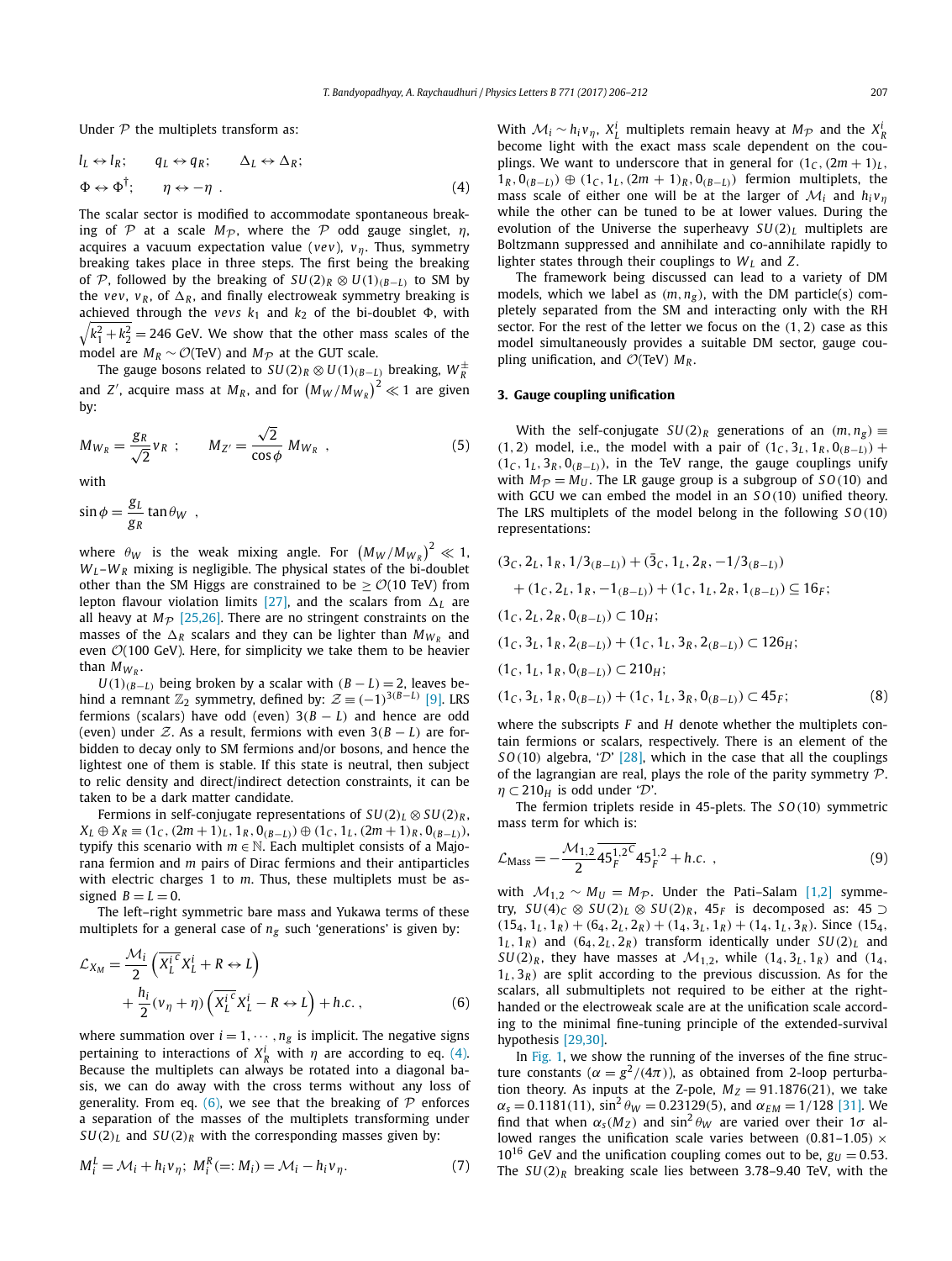<span id="page-2-0"></span>

**Fig. 1.** 2-loop running of the inverse of the gauge couplings  $\alpha_i$  with mass scale,  $\mu$ .

 $SU(2)_R$  coupling,  $g_R = 0.52$ . Fig. 1 has been drawn using the central value. The *U(*1*)* couplings of the theory are normalised according to GUT (canonical) normalisation, resulting in the matching condition at *MR* :

$$
\frac{1}{g_Y^2} = \frac{3}{5} \frac{1}{g_R^2} + \frac{2}{5} \frac{1}{g_{(B-L)}^2} + \frac{1}{20\pi}.
$$
 (10)

In between  $M_R$  and  $M_U$  the particles flowing in the loops and hence contributing to the *β*-coefficients are Φ, Δ<sub>R</sub>, l<sub>L</sub>, l<sub>R</sub>, q<sub>L</sub>, q<sub>R</sub> as in traditional D-parity broken models, and the pair of dark sector  $SU(2)_R$  triplets  $X_R^{1,2}$ . The system of running equations are given by [\[32,33\]:](#page-5-0)

$$
\frac{\partial g_i}{\partial \log \mu} = \frac{a_i}{16\pi^2} g_i^3 + \sum_j \frac{b_{ij}}{(16\pi^2)^2} g_i^3 g_j^2.
$$
 (11)

The 1-loop  $\beta$ -coefficients  $a_i$  and the 2-loop  $\beta$ -coefficients,  $b_{ij}$ , for the couplings of the SM are readily available  $[33]$ , the same for the LRS stage are given in eq. (12). Since the only additions on top of the usual LRS particle content are the self-conjugate *SU(*2*)<sup>R</sup>* triplets which transform trivially under the other symmetries, the only change in the  $\beta$ -coefficients are for the  $SU(2)_R$  coupling for the 1-loop case and the diagonal coefficient corresponding to  $SU(2)_R$  for the two loop case.

$$
a_{i} \equiv \begin{bmatrix} \frac{B-L}{2} & \frac{2R}{3} & \frac{2L}{3} & \frac{3C}{3} \\ \frac{11}{2} & \frac{11}{3} & -3 & -7 \end{bmatrix}
$$
  
\n
$$
b_{ij} \equiv \begin{bmatrix} \frac{61}{2} & \frac{81}{2} & \frac{9}{2} & 4 \\ \frac{27}{2} & \frac{208}{3} & 3 & 12 \\ \frac{3}{2} & 3 & 8 & 12 \\ \frac{1}{2} & \frac{9}{2} & \frac{9}{2} & -26 \end{bmatrix} \begin{bmatrix} B-L \\ 2R \\ 2L \\ 3C \end{bmatrix}
$$
 (12)

In principle, a complete treatment of 2-loop RGE running should take into account threshold effects [\[34,35\]](#page-5-0) at all the symmetry breaking scales. However, in this work we do not include threshold effects, as in demanding exact unification of the couplings, we are establishing GCU for a more restricted case. Threshold corrections introduce more parameters to the model and hence such situations are bound to follow suit.

We next estimate the lifetime of the proton in our model. In non-supersymmetric GUTs, scalar induced  $d = 6$  and the  $d > 6$ operators contributing to proton decay are generally highly suppressed in comparison to the gauge induced  $d = 6$  operators [36-38], and here we concentrate only on the latter. The decay rate of the proton in the  $p \rightarrow e^+ \pi^0$  channel is expressed as [\[36,](#page-5-0) [39\]:](#page-5-0)

$$
\Gamma(p \to e^+ \pi^0)
$$
  
= 
$$
\frac{m_p g_U^4}{16\pi f_\pi^2 M_U^4} R_L^2 (A_{SL}^2 + A_{SR}^2) |\alpha_H|^2 (1 + D + F)^2 ,
$$
 (13)

where  $m_p = 938.3$  MeV [\[31\]](#page-5-0) is the mass of the proton,  $f_\pi =$ 130.41(23) MeV [\[40\]](#page-5-0) is the pion decay constant,  $\alpha_H =$ <sup>−</sup>0*.*0118*(*0*.*0021*)* GeV<sup>3</sup> denotes the relevant hadronic matrix element,  $D = 0.8(2)$  and  $F = 0.47(1)$  are chiral lagrangian parameters calculated from lattice gauge theory  $[41-43]$ .  $g_U$  is the unified coupling constant,  $M_U$  the unification scale.  $R_L = 1.46$  is the two-loop long range running effect on the effective proton decay operator, corresponding to running from  $M_Z$  to  $m_p$ , while  $A_{SL(R)}$  is the short range left-(right-) handed short range renormalisation factor of the proton decay operator corresponding to running from  $M_U$  to  $M_Z$  [\[44\].](#page-5-0)  $A_{SL(R)}$  is a function of the anomalous dimensions and *β*-coefficients of the running couplings, and also the values of the couplings at the symmetry breaking scales and are taken to be  $A_{SL} \simeq A_{SR} = 2.0$  [\[45–49\].](#page-5-0) We set the masses of the leptoquark gauge bosons to be degenerate and at  $M_{U}$ . Further, the flavour matrices associated with baryon and lepton flavour changing currents have been set to unity [\[50,51\].](#page-5-0)

With  $M_U = 10^{15.97}$  GeV we get from eq. (13) a proton decay lifetime in this channel,  $\tau_{p\rightarrow e^+\pi^0} \sim 1.5 \times 10^{35}$  years, which is larger than the present bound of  $\tau_{p\rightarrow e^+\pi^0} = 1.6 \times 10^{34}$  years [\[52\],](#page-5-0) but testable at the Hyper-Kamiokande experiment [\[53\],](#page-5-0) which is expected to probe lifetimes  $\sim 2 \times 10^{35}$  yrs. As indicated by eq. (13), this value is extremely sensitive to the unification scale  $M_{U}$ . Still, we have checked that for the above chosen values of the parameters,  $\tau_{p\rightarrow e^+\pi^0}$  remains below the Hyper-Kamiokande projection with  $M_U$  varying between its allowed range, i.e.,  $(0.81-1.05) \times$  $10^{16}$  GeV. However, extreme choices of the different parameters may make the model not falsifiable even by this experiment.

The mass scales, predicted by unification, are particularly ingratiating for neutrino seesaw masses. In minimal LR models, the left-handed neutrino has both type-I and type-II seesaw [\[54–57\]](#page-5-0) contributions.  $L \leftrightarrow R$  symmetry breaking induces a nonzero  $SU(2)_L$ triplet *vev* [\[58\]:](#page-5-0)

$$
v_L \simeq \frac{v_R}{v_\eta} \frac{\mathcal{O}(k_i^2)}{2M_{\eta\Delta}} \tag{14}
$$

Here  $M_{\eta\Delta}$  is the dimensionful coefficient of the  $\eta\Delta\Delta$  type term in the potential. The left- and right-handed neutrino masses are given by [\[59–61\]:](#page-5-0)

$$
M_{\nu_R} = f \nu_R \quad , \quad M_{\nu_L} = f \nu_L + \frac{v^2}{v_R} y f^{-1} y^T \quad . \tag{15}
$$

*f* is the Yukawa coupling matrix of the leptons with the triplet scalars  $\Delta_{L,R}$  while *y* is the Yukawa matrix of the neutrinos with the bidoublet  $\Phi$ . From the values of the symmetry breaking scales as given above, we see that the left-handed neutrino gets a mass of the order of 0.1 eV, with  $f ∼ O(1)$ , when the Yukawa matrix *y* is set at the order of that of the up quark, in the spirit of quark– lepton unification.<sup>1</sup> The seesaw is predominantly type I.

<sup>&</sup>lt;sup>1</sup> Grand unification implies the same Yukawa couplings for up-type quarks and the neutrinos. However, the contributions to the masses in the two sectors can be the same, for the  $(1_4, 2_L, 2_R) \subset 10_H$ , or unequal and of opposite sign, for  $(15<sub>4</sub>, 2<sub>L</sub>, 2<sub>R</sub>) \subset 126<sub>H</sub>$ . For the second and the third generation a fine-tuned cancellation between the two contributions (at the level of 1 in  $10^5$  for the third generation) is needed to keep the Type I seesaw neutrino masses in the desired range.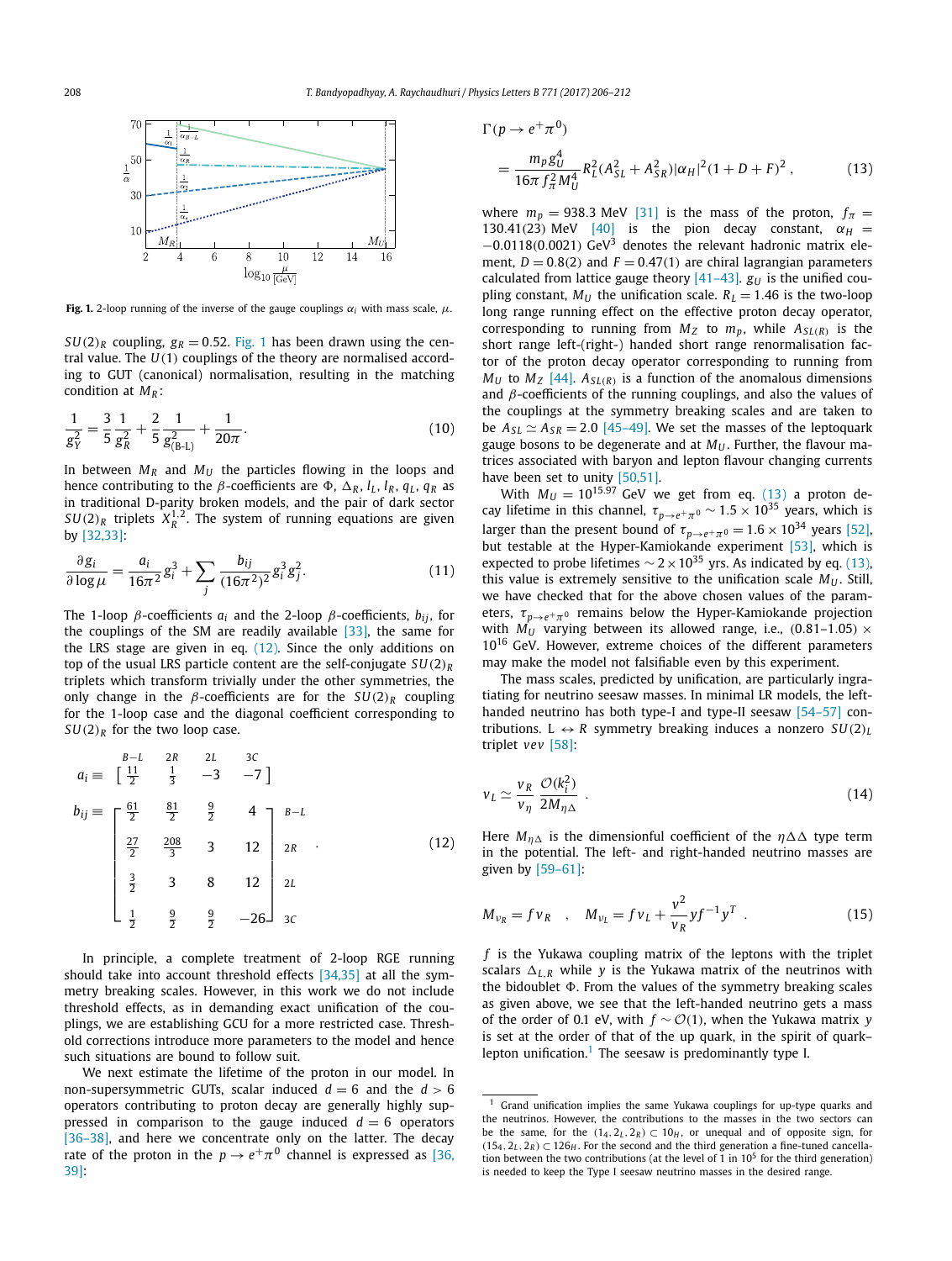<span id="page-3-0"></span>

**Fig. 2.** The decay time of  $\chi_{1,2}^{\pm}$  as a function of its mass for different choices of  $M_{W_R}$ . Linestyles distinguish different mass splittings between the charged and neutral states of the multiplet.

#### **4. Dark matter phenomenology**

The triplets,  $X_R^{1,2}$ , each contribute a singly-charged Dirac fermion–anti-fermion pair ( $\chi^{\pm}_{1,2}$ ), and a Majorana fermion ( $\chi^0_{1,2}$ ).<br>The charged and neutral states are mass degenerate at tree level, with mass *M*1*,*2. At one-loop order, gauge interactions induce the mass splitting,  $\Delta_M^{1,2} = M_{\chi^\pm}^{1,2} - M_{\chi^0}^{1,2}$  [\[62–64\].](#page-5-0)

The interaction lagrangian for the constituents of the triplets,  $X_R^{1,2}$ , for the LR stage is given by:

$$
\mathcal{L}_{int} = -g_R \left( \overline{\chi_i^+} W_R^+ \chi_i^0 + h.c. \right) - e \overline{\chi_i^+} \mathcal{A} \chi_i^+
$$
  
-  $g_R \cos \phi_0 \overline{\chi_i^+} \mathcal{Z}' \chi_i^+ + e \tan \theta_W \overline{\chi_i^+} \mathcal{Z} \chi_i^+$  (i = 1, 2), (16)

where *e* is the electromagnetic coupling. Presence of charged heavy fermions during big bang nucleosynthesis (BBN) would imply the existence of atom-like bound states, in the present epoch, containing such particles [\[65,66\].](#page-5-0) The non-observance of such entities in deep sea water searches [\[67–71\]](#page-5-0) rules out their existence. This implies positive  $\Delta_M^{1,2}$ , large enough to produce a lifetime for the charged states smaller than the time at BBN  $\sim$  1 s.

In Fig. 2 we plot the decay time of  $\chi_{1,2}^{\pm}$  as a function of its mass for different  $M_{W_R}$  near  $M_R$ . The intra-multiplet mass splitting,  $\Delta_M^{1,2}$ , calculated using expressions in [\[13,14\],](#page-5-0) is indicated by the line-styles of the curves, i.e., short-dashed, long-dashed, or solid. Notice that for each curve  $\Delta_M^{1,2}$  changes with  $M_{1,2}$ . We find that the lifetime of the charged states for all masses near  $M_{W_R}$  is  $O(ns)$ , and the mass splitting is  $O(GeV)$ . Hence the heavy charged states of our model decay well before BBN. As the mass difference is tiny with respect to the masses themselves,  $\chi_2^{\pm} \to \chi_2^0 \chi_1^{\pm} \chi_1^0$  decay is forbidden from kinematics. Of course the same argument also applies the other way round. Hence, although we have a single stabilising  $\mathbb{Z}_2$ , we end up with two component  $(\chi_{1,2}^0)$  dark matter.

The behaviour of dark matter relic density for this model is illustrated in Fig. 3. The allowed regions in the  $M_1-M_2$  plane are those points which fall on the ellipse-like or semi-circle-like plots. We show only the region for which  $M_1 < M_2$ . The allowed values with  $M_1 > M_2$  can be readily obtained by a reflection. In the inset of Fig. 3 we exhibit the relic density as a function of the dark matter mass for  $M_{W_R} = 4$  TeV. The observed value of the relic density,  $\Omega h^2 = 0.1198 \pm 0.0015$  [\[72\],](#page-5-0) is indicated by the dashed horizontal straight line. As noted, in the model under discussion, there are two dark matter candidates,  $\chi_1^0$  and  $\chi_2^0$ . In the inset, for simplic-<br>ity, they have been taken to be degenerate. The dips in the curve reflect resonant  $\chi_i^{\pm} \chi_i^0 \to W_R^{\pm}$  or  $\chi_i^+ \chi_i^- \to Z'$  production. Without these dips, the relic density in this model would have been about an order of magnitude larger than the observed limit. The points where the curves agree with the observation are near the two resonant dips. In Fig. 3 the closed ellipse-type curves with an asterisk in the middle correspond to regions where the dark matter candidate  $\chi_2^0$  is near the *Z'* resonance (i.e.,  $M_2 \simeq M_{Z'}/2$ ) while



**Fig. 3.** The points in the *M*1–*M*<sup>2</sup> plane consistent with the measured dark matter relic density lie on the curves (see text). Only the solutions with  $M_2 > M_1$  are displayed. Plots are shown for different  $M_{W_R}$ . Inset: The dark matter relic density as a function of its mass for  $M_{W_R} = 4$  TeV. The curve is for the case when the two dark matter candidates are degenerate.

 $\chi_1^0$  is close to the  $W_R$  resonance point (i.e.,  $M_1 \simeq M_{W_R}/2$ ). The semicircle-like curves with a dot (hexagon) within correspond to the situation where the dark matter particles  $\chi_1^0$  and  $\chi_2^0$  are near degenerate and also close in mass to  $M_{W_R}/2$  ( $M_{Z'}/2$ ). We have kept the lower bound of  $M_{1,2}$   $>$  547 GeV, as set by recent searches for heavy singly charged particles [\[73,74\].](#page-5-0) For these relic density computations we have utilized the MicrOMEGAS 4.3 [\[75\]](#page-5-0) package. The model file was written using FeynRules 2.0 [\[76\],](#page-6-0) modifying the version in [\[77\]](#page-6-0) to our needs.

At freeze-out temperature, the charged states,  $\chi_{1,2}^{\pm}$ , did not have enough time to decay to the neutral ones, and hence annihilation and co-annihilation of all the triplet states contribute to the net annihilation cross section  $\langle \sigma v \rangle$ . Near the  $W_R$  resonance,  $\langle \sigma v \rangle$  is saturated by co-annihilation of  $\chi_{1,2}^{\pm}$  with  $\chi_{1,2}^{0}$  and around the *Z'* resonance by both co-annihilation and annihilation of  $\chi_{1,2}^{\pm}$ . As the neutral  $\chi_{1,2}^0$  have no interaction with the *Z'* or *Z*, it can only annihilate to a  $W_R$  pair through the *t*-channel exchange of  $\chi_{1,2}^{\pm}$ . This channel, however, opens up only when  $M_{1,2} \gtrsim M_{W_R}$ , and even then it accounts for a minute fraction of the total  $\langle \sigma v \rangle$ . *gR* is essentially fixed from the running of gauge couplings and is no more a free parameter while calculating cross sections. Furthermore, the relic density constraint fixes a narrow range for *M*1*,*<sup>2</sup> given  $M_{W_R}$ . The scale of  $M_{W_R}$  itself is fixed by gauge coupling unification. This makes the model remarkably predictive and free of parameters which can be altered at will. Thus, falsifying the model is quite straightforward.

Present and proposed DM direct detection experiments such as LUX, LZ, XENON1T [\[78–80\],](#page-6-0) are all based on detecting elastic scattering of WIMP DM candidates with nucleons. The dark matter candidates of this model,  $\chi_{1,2}^0$ , do not have any neutral current interactions, neither do they couple to the Higgs boson. Their only possible interaction with nucleons ( $\mathcal{N}$ ) are through charged cur-<br>rent processes,  $\chi_i^0 \mathcal{N}^0 \to \chi_i^- \mathcal{N}^+$  or  $\chi_i^0 \mathcal{N}^+ \to \chi_i^+ \mathcal{N}^0$ . At the direct detection experiments, the  $\mathcal N$  is initially at rest and the DM kinetic energy alone is not large enough to surmount the  $\mathcal{O}(\text{GeV})$  mass difference between the  $\chi_{1,2}^{\pm}$  and  $\chi_{1,2}^{0}$ . Therefore, an on-shell  $\chi_{1,2}^{\pm}$  in the final state is disallowed from kinematic considerations. An off-shell  $\chi_{1,2}^{\pm}$  decaying to  $\chi_{1,2}^{0}$  and *(l v<sub>l</sub>*) or pions through  $W_{R}^{*}$  is in principle possible but highly suppressed due to lack of available phase space and *O*(TeV) masses in the propagators. Neutral current NLO cross sections for *χ*<sub>0</sub><sup>0</sup>*N* → *χ*<sub>0</sub><sup>0</sup>*N*, involving *W<sub>R</sub>* and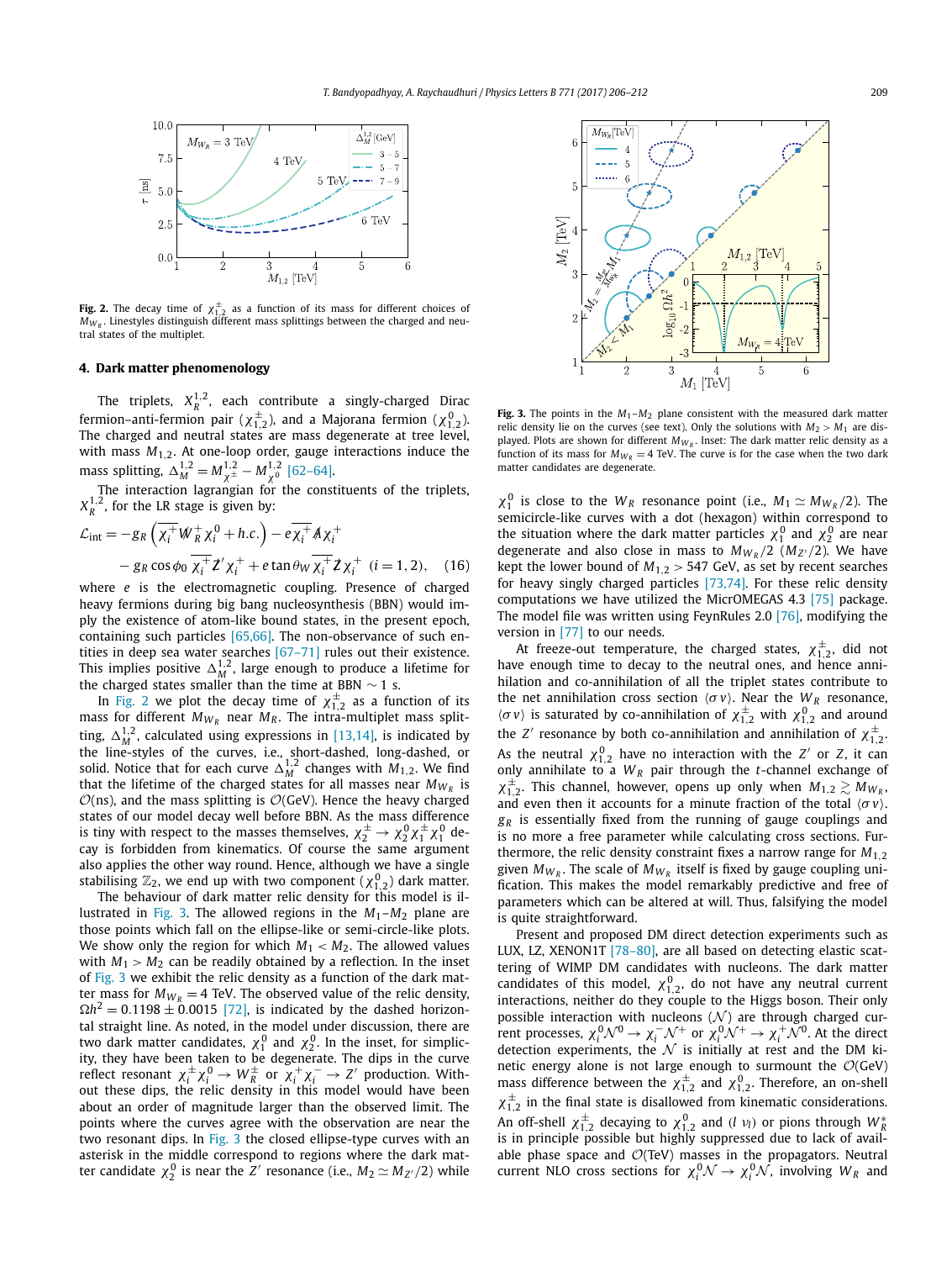<span id="page-4-0"></span>

**Fig. 4.** Cross section times branching fraction for production of  $W_R$  and  $Z'$  and their subsequent decays into different channels, as labelled, at  $\sqrt{s} = 14$  TeV. The thick lines represent total cross sections. The deeply (lightly) shaded regions delimit the cross sections for which the total number of raw events drops below 10 at 3000  $(500)$  fb<sup>-1</sup>.

 $\chi_{1,2}^{\pm}$  in the loop are naturally negligible. A detailed discussion in case of *SU(*2*)<sup>L</sup>* triplets and a possible way of circumventing the difficulty in detection can be found in  $[64]$ . In the absence of any annihilation channels at tree level, the DM parameter region is not constricted by indirect detection [\[81,82\]](#page-6-0) constraints.

#### **5. Collider studies**

As noted previously, the dark matter relic density constraint restricts the masses of  $\chi_{1,2}^{\pm}$  and  $\chi_{1,2}^{0}$  to near  $M_{W_R}/2$  or  $M_{Z'}/2$ . The  $\chi_{1,2}^{\pm}$  particles, if produced, for example, through *W<sub>R</sub>* or *Z'* decay, will be observed as tracks in the CMS and ATLAS pixel detectors and silicon trackers. These particles will typically be at subrelativistic velocities and can be distinguished from SM charged particles from the higher rate of ionization energy loss (*dE/dx*). For most of the allowed mass region, the final state particles have  $0.3 < \beta \gamma (= p/M) < 1.5$  and hence the average energy loss with distance travelled can be modelled by the Bethe-Bloch distribution. Given a lifetime of  $\mathcal{O}(ns)$  for  $\chi_{1,2}^{\pm}$ , as can be seen from [Fig. 2,](#page-3-0) we find their decay lengths to be of the order ∼ 0*.*1–1 m. The charged particles will hence decay almost exclusively in the trackers of CMS and ATLAS. The only decay mode of  $\chi_{1,2}^{\pm}$  is to  $\chi_{1,2}^{0}$ , and the mass difference being  $\sim \mathcal{O}(\text{GeV})$ , the associated jets will be too soft to be reconstructed for a displaced vertex analysis. Hence, the signal of the charged particles will be the observation of disappearing tracks.<sup>2</sup> An energetic initial state radiation jet can be effectively used as a trigger for the event. The neutral states will obviously be missed completely. The charged particle decay length and *βγ* are also favourable for detection at the MoEDAL detector [\[84\]](#page-6-0) at LHC. If observed, the masses of the particles can be calculated from information about average energy loss and reconstructed transverse momentum as measured from the curvature of the charged tracks in the magnetic fields [\[85,86\].](#page-6-0)

The vindication of TeV scale  $SU(2)_R$  breaking will be the discovery of the  $W_R$  and the heavy neutrino, in the *lljj* channel, the event topology being given by:  $pp \rightarrow W_R \rightarrow N_l l \rightarrow lljj$  [\[87\].](#page-6-0) If the neutrino is a Majorana particle as predicted by the LRS model, one should observe equal same-sign and opposite-sign final states. We ask to what extent this signal is affected by the presence of the self-conjugate triplets  $\chi_{1,2}$ ? In Fig. 4 we show the cross section times branching fractions of *WR* production and its subsequent decays in different channels. $3$  For this purpose, leading order cross sections were calculated in CalcHep 3.4 [\[89\]](#page-6-0) using the CTEQ6L1 parton distribution functions [\[90\],](#page-6-0) and multiplied by the corresponding K-factors, as obtained from [\[91\].](#page-6-0) For the sake of comparison, we have chosen the DM multiplets to be mass degenerate and having the smallest mass as allowed by relic density constraints and taken  $M_{N_l} = M_{\chi_{1,2}^{\pm}}$ .

The dominant decay mode of  $W_R$  is obviously to two jets. As can be seen from Fig. 4 the decay  $W_R^{\pm} \rightarrow \chi_i^{\pm} \chi_i^0$  is a few times larger than the subdominant but often searched for leptonic decays  $(l \equiv e, \mu)$ . Nonetheless, the leptonic branching remains substantial and we find that a *WR* with mass ∼ 6*.*5 TeV can still be discovered by the ATLAS and CMS collaborations in this channel with  $\sqrt{s}$  = 14 TeV and an integrated luminosity of 3000 fb<sup>-1</sup>. Indirect detection of a heavier  $W_R$  with masses up to  $\sim$  8 TeV is possible in the studies of K and B meson decays at LHCb [\[27\]](#page-5-0) where this model has no distinction from the canonical LRS model. Another promising mode for the detection of  $W_R$  is the di-boson channel ( $W_R \rightarrow WZ$  or  $W_R \rightarrow WH$ ). The branching ratios are almost the same for these two channels. However, due to the suppressed  $W_L$ – $W_R$  mixing, they are small, see Fig. 4, and as  $M_{W_R}$  approaches 6 TeV this channel becomes unfeasible. Note that as the masses of the triplet fermions are related to the mass of the  $W_R$  boson from relic density constraints, and since the  $\chi_{1,2}^{\pm}$  do not interact with the SM particles, the detection of  $W_R$  or  $Z'$  without detection of these will essentially falsify the model.

With  $M_{Z_R} \sim 1.94 \times M_{W_R}$ , the discovery potential of *Z'* is bleak at the LHC. For  $W_R$  masses above 3.5 TeV, the  $Z'$  becomes too heavy to be detected at LHC-II as can be seen from Fig. 4. For HL–LHC luminosities of 3000 fb<sup>-1</sup>, the sensitivity increases slightly.

#### **6. Conclusion**

In this work we have presented a model which rests on left– right symmetry, is amenable to gauge coupling unification, and provides suitable dark matter candidates. Aided by two distinct discrete symmetries inherent to the left–right symmetric theory the stability of dark matter and the scales of symmetry breaking are ensured. The model is falsifiable at both the GUT scale and the LRS breaking scale at the Hyper-Kamiokande experiment and the LHC respectively. The model predicts a 'desert' between the LRS and GUT scales. In the absence of multiple symmetry breaking thresholds, the variable parameters of the model viz. the  $SU(2)_R$  coupling,  $g_R$ , and scale of the  $W_R$  mass are essentially fixed from unification. The Dark Matter candidates satisfy the relic density constraint aided by resonant enhancements of the cross section and hence allowed masses are intertwined with  $M_{W_R}/2$ and  $M_{Z'}/2$ . Their direct detection in ongoing and planned experiments is unlikely. Nonetheless, with a very small leeway for the parameters to vary, the model is remarkably predictive, making falsification or vindication more or less straightforward at colliders.

#### **Acknowledgements**

TB acknowledges a Senior Research Fellowship from UGC, India. AR is partially funded by the Science and Engineering Research Board Grant No. SR/S2/JCB-14/2009.

#### **References**

- [1] J.C. Pati, A. Salam, Is baryon number [conserved?,](http://refhub.elsevier.com/S0370-2693(17)30405-7/bib6C727331s1) Phys. Rev. Lett. 31 (1973) 661.
- [2] J.C. Pati, A. Salam, Lepton [number](http://refhub.elsevier.com/S0370-2693(17)30405-7/bib6C727332s1) as the fourth color, Phys. Rev. D 10 (1974) 275; Phys. Rev. D 11 (1975) 703 [\(Erratum\).](http://refhub.elsevier.com/S0370-2693(17)30405-7/bib6C727332s1)
- [3] R.N. [Mohapatra,](http://refhub.elsevier.com/S0370-2693(17)30405-7/bib6C727333s1) J.C. Pati, "Natural" left–right symmetry, Phys. Rev. D 11 (1975) [2558.](http://refhub.elsevier.com/S0370-2693(17)30405-7/bib6C727333s1)
- [4] G. Senjanovic, R.N. Mohapatra, Exact left–right symmetry and [spontaneous](http://refhub.elsevier.com/S0370-2693(17)30405-7/bib6C727334s1) vi[olation](http://refhub.elsevier.com/S0370-2693(17)30405-7/bib6C727334s1) of parity, Phys. Rev. D 12 (1975) 1502.
- [5] L.M. Krauss, F. Wilczek, Discrete gauge symmetry in [continuum](http://refhub.elsevier.com/S0370-2693(17)30405-7/bib6469736331s1) theories, Phys. Rev. Lett. 62 [\(1989\)](http://refhub.elsevier.com/S0370-2693(17)30405-7/bib6469736331s1) 1221.

<sup>2</sup> For a recent discussion of the sensitivity of the LHC detectors to such disappearing charged tracks, see for example, [\[83\].](#page-6-0)

The possibility of detecting a virtual heavy  $W_R$  signal through much lighter RH 'neutrino jets' has recently been examined in [\[88\].](#page-6-0)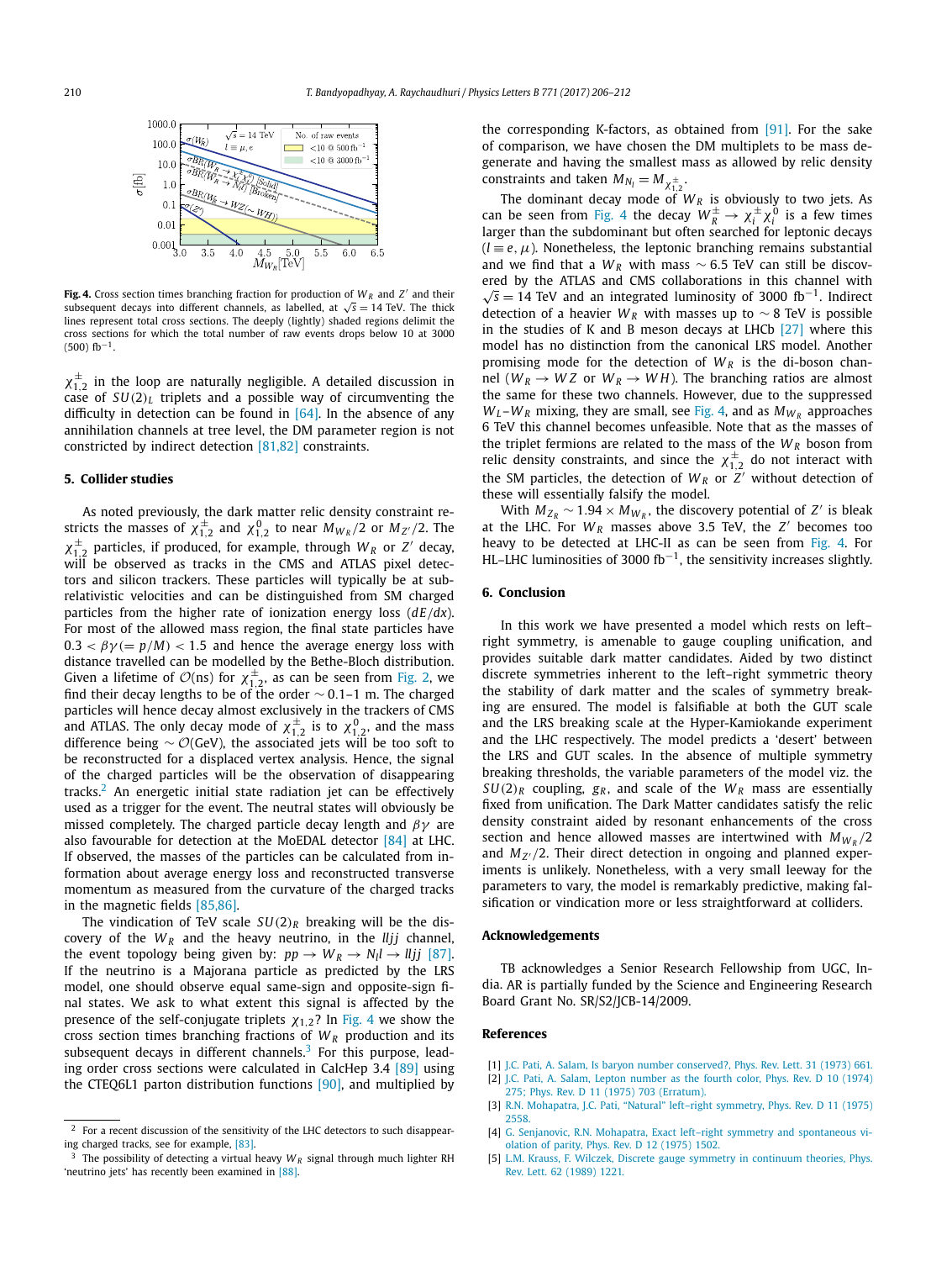- <span id="page-5-0"></span>[6] L.E. Ibanez, G.G. Ross, Discrete gauge symmetry [anomalies,](http://refhub.elsevier.com/S0370-2693(17)30405-7/bib6469736332s1) Phys. Lett. B 260 [\(1991\)](http://refhub.elsevier.com/S0370-2693(17)30405-7/bib6469736332s1) 291.
- [7] L.E. Ibanez, G.G. Ross, Discrete gauge [symmetries](http://refhub.elsevier.com/S0370-2693(17)30405-7/bib6469736333s1) and the origin of baryon and lepton number conservation in [supersymmetric](http://refhub.elsevier.com/S0370-2693(17)30405-7/bib6469736333s1) versions of the standard [model,](http://refhub.elsevier.com/S0370-2693(17)30405-7/bib6469736333s1) Nucl. Phys. B 368 (1992) 3.
- [8] S.P. Martin, Some simple criteria for gauged [R-parity,](http://refhub.elsevier.com/S0370-2693(17)30405-7/bib6469736334s1) Phys. Rev. D 46 (1992) R2769, [arXiv:hep-ph/9207218.](http://refhub.elsevier.com/S0370-2693(17)30405-7/bib6469736334s1)
- [9] M. [Kadastik,](http://refhub.elsevier.com/S0370-2693(17)30405-7/bib6469736335s1) K. Kannike, M. Raidal, Dark matter as the signal of grand unification, Phys. Rev. D 80 (2009) 085020, [arXiv:0907.1894](http://refhub.elsevier.com/S0370-2693(17)30405-7/bib6469736335s1) [hep-ph]; Phys. Rev. D 81 (2010) 029903 [\(Erratum\).](http://refhub.elsevier.com/S0370-2693(17)30405-7/bib6469736335s1)
- [10] M. Frigerio, T. Hambye, Dark matter stability and [unification](http://refhub.elsevier.com/S0370-2693(17)30405-7/bib6469736337s1) without supersymmetry, Phys. Rev. D 81 (2010) 075002, [arXiv:0912.1545](http://refhub.elsevier.com/S0370-2693(17)30405-7/bib6469736337s1) [hep-ph].
- [11] Y. Mambrini, K.A. Olive, J. Quevillon, B. Zaldivar, Gauge coupling [unification](http://refhub.elsevier.com/S0370-2693(17)30405-7/bib6E6574646D31s1) and [nonequilibrium](http://refhub.elsevier.com/S0370-2693(17)30405-7/bib6E6574646D31s1) thermal dark matter, Phys. Rev. Lett. 110 (2013) 241306, [arXiv:1302.4438](http://refhub.elsevier.com/S0370-2693(17)30405-7/bib6E6574646D31s1) [hep-ph].
- [12] Y. [Mambrini,](http://refhub.elsevier.com/S0370-2693(17)30405-7/bib6E6574646D32s1) N. Nagata, K.A. Olive, J. Quevillon, J. Zheng, Dark matter and gauge coupling unification in [nonsupersymmetric](http://refhub.elsevier.com/S0370-2693(17)30405-7/bib6E6574646D32s1) SO(10) grand unified models, Phys. Rev. D 91 (2015) 095010, [arXiv:1502.06929](http://refhub.elsevier.com/S0370-2693(17)30405-7/bib6E6574646D32s1) [hep-ph].
- [13] J. Heeck, S. Patra, Minimal left–right [symmetric](http://refhub.elsevier.com/S0370-2693(17)30405-7/bib646D6C727333s1) dark matter, Phys. Rev. Lett. 115 (2015) 121804, [arXiv:1507.01584](http://refhub.elsevier.com/S0370-2693(17)30405-7/bib646D6C727333s1) [hep-ph].
- [14] C. Garcia-Cely, J. Heeck, [Phenomenology](http://refhub.elsevier.com/S0370-2693(17)30405-7/bib646D6C727334s1) of left-right symmetric dark matter, J. Cosmol. Astropart. Phys. 1603 (2016) 021, [arXiv:1512.03332](http://refhub.elsevier.com/S0370-2693(17)30405-7/bib646D6C727334s1) [hep-ph].
- [15] A. Berlin, P.J. Fox, D. Hooper, G. [Mohlabeng,](http://refhub.elsevier.com/S0370-2693(17)30405-7/bib646D6C72733131s1) Mixed dark matter in leftright symmetric models, [J. Cosmol.](http://refhub.elsevier.com/S0370-2693(17)30405-7/bib646D6C72733131s1) Astropart. Phys. 1606 (2016) 016, [arXiv:1604.06100](http://refhub.elsevier.com/S0370-2693(17)30405-7/bib646D6C72733131s1) [hep-ph].
- [16] P.S.B. Dev, R.N. Mohapatra, Y. Zhang, Naturally stable [right-handed](http://refhub.elsevier.com/S0370-2693(17)30405-7/bib646D6C727337s1) neutrino dark matter, [arXiv:1608.06266](http://refhub.elsevier.com/S0370-2693(17)30405-7/bib646D6C727337s1) [hep-ph], 2016.
- [17] H. Georgi, The state of the art gauge [theories,](http://refhub.elsevier.com/S0370-2693(17)30405-7/bib736F313031s1) AIP Conf. Proc. 23 (1975) 575.
- [18] H. Fritzsch, P. Minkowski, Unified [interactions](http://refhub.elsevier.com/S0370-2693(17)30405-7/bib736F313032s1) of leptons and hadrons, Ann. Phys. 93 [\(1975\)](http://refhub.elsevier.com/S0370-2693(17)30405-7/bib736F313032s1) 193.
- [19] D. Chang, R.N. Mohapatra, J. Gipson, R.E. Marshak, M.K. Parida, [Experimental](http://refhub.elsevier.com/S0370-2693(17)30405-7/bib3561757468s1) tests of new SO(10) grand [unification,](http://refhub.elsevier.com/S0370-2693(17)30405-7/bib3561757468s1) Phys. Rev. D 31 (1985) 1718.
- [20] B. [Brahmachari,](http://refhub.elsevier.com/S0370-2693(17)30405-7/bib72756E6C727332s1) U. Sarkar, K. Sridhar, Ruling out low-energy left–right symmetry in unified [theories,](http://refhub.elsevier.com/S0370-2693(17)30405-7/bib72756E6C727332s1) Phys. Lett. B 297 (1992) 105.
- [21] N.G. Deshpande, E. Keith, P.B. Pal, [Implications](http://refhub.elsevier.com/S0370-2693(17)30405-7/bib72756E6C727331s1) of LEP results for SO(10) grand [unification,](http://refhub.elsevier.com/S0370-2693(17)30405-7/bib72756E6C727331s1) Phys. Rev. D 46 (1993) 2261.
- [22] S. Bertolini, L. Di Luzio, M. Malinsky, [Intermediate](http://refhub.elsevier.com/S0370-2693(17)30405-7/bib72756E6C727333s1) mass scales in the non[supersymmetric](http://refhub.elsevier.com/S0370-2693(17)30405-7/bib72756E6C727333s1) SO(10) grand unification: a reappraisal, Phys. Rev. D 80 (2009) 015013, [arXiv:0903.4049](http://refhub.elsevier.com/S0370-2693(17)30405-7/bib72756E6C727333s1) [hep-ph].
- [23] J. Chakrabortty, A. [Raychaudhuri,](http://refhub.elsevier.com/S0370-2693(17)30405-7/bib6A6461726331s1) GUTs with dim-5 interactions: gauge unification and intermediate scales, Phys. Rev. D 81 (2010) 055004, [arXiv:0909.3905](http://refhub.elsevier.com/S0370-2693(17)30405-7/bib6A6461726331s1) [\[hep-ph\].](http://refhub.elsevier.com/S0370-2693(17)30405-7/bib6A6461726331s1)
- [24] T. [Bandyopadhyay,](http://refhub.elsevier.com/S0370-2693(17)30405-7/bib72756E6C727334s1) B. Brahmachari, A. Raychaudhuri, Implications of the CMS search for W*<sup>R</sup>* on grand [unification,](http://refhub.elsevier.com/S0370-2693(17)30405-7/bib72756E6C727334s1) J. High Energy Phys. 02 (2016) 023, [arXiv:1509.03232](http://refhub.elsevier.com/S0370-2693(17)30405-7/bib72756E6C727334s1) [hep-ph].
- [25] D. Chang, R.N. [Mohapatra,](http://refhub.elsevier.com/S0370-2693(17)30405-7/bib647031s1) M.K. Parida, Decoupling parity and SU(2)-R breaking scales: a new approach to left–right [symmetric](http://refhub.elsevier.com/S0370-2693(17)30405-7/bib647031s1) models, Phys. Rev. Lett. 52 [\(1984\)](http://refhub.elsevier.com/S0370-2693(17)30405-7/bib647031s1) 1072.
- [26] D. Chang, R.N. [Mohapatra,](http://refhub.elsevier.com/S0370-2693(17)30405-7/bib647032s1) M.K. Parida, A new approach to left–right symmetry [breaking](http://refhub.elsevier.com/S0370-2693(17)30405-7/bib647032s1) in unified gauge theories, Phys. Rev. D 30 (1984) 1052.
- [27] S. [Bertolini,](http://refhub.elsevier.com/S0370-2693(17)30405-7/bib62646231s1) A. Maiezza, F. Nesti, Present and future K and B meson mixing [constraints](http://refhub.elsevier.com/S0370-2693(17)30405-7/bib62646231s1) on TeV scale left–right symmetry, Phys. Rev. D 89 (2014) 095028, [arXiv:1403.7112](http://refhub.elsevier.com/S0370-2693(17)30405-7/bib62646231s1) [hep-ph].
- [28] R. Slansky, Group theory for unified model [building,](http://refhub.elsevier.com/S0370-2693(17)30405-7/bib736C6Es1) Phys. Rep. 79 (1981) 1.
- [29] F. del Aguila, L.E. Ibanez, Higgs bosons in SO(10) and partial [unification,](http://refhub.elsevier.com/S0370-2693(17)30405-7/bib65736831s1) Nucl. Phys. B 177 [\(1981\)](http://refhub.elsevier.com/S0370-2693(17)30405-7/bib65736831s1) 60.
- [30] R.N. [Mohapatra,](http://refhub.elsevier.com/S0370-2693(17)30405-7/bib65736832s1) G. Senjanovic, Higgs boson effects in grand unified theories, Phys. Rev. D 27 [\(1983\)](http://refhub.elsevier.com/S0370-2693(17)30405-7/bib65736832s1) 1601.
- [31] C. [Patrignani,](http://refhub.elsevier.com/S0370-2693(17)30405-7/bib727070s1) et al., Review of particle physics, Chin. Phys. C 40 (2016) 100001.
- [32] M.E. Machacek, M.T. Vaughn, Two loop [renormalization](http://refhub.elsevier.com/S0370-2693(17)30405-7/bib6D6376s1) group equations in a general quantum field theory. 1. Wave function [renormalization,](http://refhub.elsevier.com/S0370-2693(17)30405-7/bib6D6376s1) Nucl. Phys. B 222 [\(1983\)](http://refhub.elsevier.com/S0370-2693(17)30405-7/bib6D6376s1) 83.
- [33] D.R.T. Jones, The two loop beta [function](http://refhub.elsevier.com/S0370-2693(17)30405-7/bib6A6F6E6573s1) for a  $G(1) \times G(2)$  gauge theory, Phys. Rev. D 25 [\(1982\)](http://refhub.elsevier.com/S0370-2693(17)30405-7/bib6A6F6E6573s1) 581.
- [34] S. [Weinberg,](http://refhub.elsevier.com/S0370-2693(17)30405-7/bib74727331s1) Effective gauge theories, Phys. Lett. B 91 (1980) 51.
- [35] L.J. Hall, Grand [unification](http://refhub.elsevier.com/S0370-2693(17)30405-7/bib74727332s1) of effective gauge theories, Nucl. Phys. B 178 (1981) [75.](http://refhub.elsevier.com/S0370-2693(17)30405-7/bib74727332s1)
- [36] S. Bertolini, L. Di Luzio, M. [Malinsky,](http://refhub.elsevier.com/S0370-2693(17)30405-7/bib706432s1) Light color octet scalars in the minimal SO(10) grand unification, Phys. Rev. D 87 (2013) 085020, [arXiv:1302.3401](http://refhub.elsevier.com/S0370-2693(17)30405-7/bib706432s1) [hep[ph\].](http://refhub.elsevier.com/S0370-2693(17)30405-7/bib706432s1)
- [37] S. Bertolini, L. Di Luzio, M. Malinsky, Seesaw scale in the minimal [renormaliz](http://refhub.elsevier.com/S0370-2693(17)30405-7/bib706433s1)able SO(10) grand unification, Phys. Rev. D 85 (2012) 095014, [arXiv:1202.0807](http://refhub.elsevier.com/S0370-2693(17)30405-7/bib706433s1) [\[hep-ph\].](http://refhub.elsevier.com/S0370-2693(17)30405-7/bib706433s1)
- [38] K.S. Babu, S. Khan, Minimal [nonsupersymmetric](http://refhub.elsevier.com/S0370-2693(17)30405-7/bib706434s1) SO(10) model: gauge coupling [unification,](http://refhub.elsevier.com/S0370-2693(17)30405-7/bib706434s1) proton decay, and fermion masses, Phys. Rev. D 92 (2015) 075018, [arXiv:1507.06712](http://refhub.elsevier.com/S0370-2693(17)30405-7/bib706434s1) [hep-ph].
- [39] P. Nath, P. Fileviez Perez, Proton stability in grand unified [theories,](http://refhub.elsevier.com/S0370-2693(17)30405-7/bib706431s1) in strings and in branes, Phys. Rep. 441 (2007) 191, [arXiv:hep-ph/0601023.](http://refhub.elsevier.com/S0370-2693(17)30405-7/bib706431s1)
- [40] T. Blum, et al., Domain wall QCD with [physical](http://refhub.elsevier.com/S0370-2693(17)30405-7/bib706463s1) quark masses, Phys. Rev. D 93 (2016) 074505, [arXiv:1411.7017](http://refhub.elsevier.com/S0370-2693(17)30405-7/bib706463s1) [hep-lat].
- [41] Y. Aoki, C. Dawson, J. Noaki, A. Soni, Proton decay matrix [elements](http://refhub.elsevier.com/S0370-2693(17)30405-7/bib617331s1) with domain-wall fermions, Phys. Rev. D 75 (2007) 014507, [arXiv:hep-lat/0607002.](http://refhub.elsevier.com/S0370-2693(17)30405-7/bib617331s1)
- [42] Y. Aoki, P. Boyle, P. Cooney, L. Del Debbio, R. Kenway, C.M. [Maynard,](http://refhub.elsevier.com/S0370-2693(17)30405-7/bib617332s1) A. Soni, R. Tweedie, Proton lifetime bounds from chirally [symmetric](http://refhub.elsevier.com/S0370-2693(17)30405-7/bib617332s1) lattice QCD, Phys. Rev. D 78 (2008) 054505, [arXiv:0806.1031](http://refhub.elsevier.com/S0370-2693(17)30405-7/bib617332s1) [hep-lat].
- [43] Y. Aoki, E. Shintani, A. Soni, Proton decay matrix [elements](http://refhub.elsevier.com/S0370-2693(17)30405-7/bib617333s1) on the lattice, Phys. Rev. D 89 (2014) 014505, [arXiv:1304.7424](http://refhub.elsevier.com/S0370-2693(17)30405-7/bib617333s1) [hep-lat].
- [44] T. Nihei, J. [Arafune,](http://refhub.elsevier.com/S0370-2693(17)30405-7/bib706472676Cs1) The two loop long range effect on the proton decay effective Lagrangian, Prog. Theor. Phys. 93 (1995) 665, [arXiv:hep-ph/9412325.](http://refhub.elsevier.com/S0370-2693(17)30405-7/bib706472676Cs1)
- [45] A.J. Buras, J.R. Ellis, M.K. Gaillard, D.V. [Nanopoulos,](http://refhub.elsevier.com/S0370-2693(17)30405-7/bib7064616C7331s1) Aspects of the grand unification of strong, weak and [electromagnetic](http://refhub.elsevier.com/S0370-2693(17)30405-7/bib7064616C7331s1) interactions, Nucl. Phys. B 135 [\(1978\)](http://refhub.elsevier.com/S0370-2693(17)30405-7/bib7064616C7331s1) 66.
- [46] J.T. [Goldman,](http://refhub.elsevier.com/S0370-2693(17)30405-7/bib7064616C7332s1) D.A. Ross, A new estimate of the proton lifetime, Phys. Lett. B 84 [\(1979\)](http://refhub.elsevier.com/S0370-2693(17)30405-7/bib7064616C7332s1) 208.
- [47] J.R. Ellis, D.V. [Nanopoulos,](http://refhub.elsevier.com/S0370-2693(17)30405-7/bib7064616C7333s1) S. Rudaz, GUTs 3: SUSY GUTs 2, Nucl. Phys. B 202 [\(1982\)](http://refhub.elsevier.com/S0370-2693(17)30405-7/bib7064616C7333s1) 43.
- [48] L.E. Ibanez, C. Munoz, Enhancement factors for [supersymmetric](http://refhub.elsevier.com/S0370-2693(17)30405-7/bib7064616C7334s1) proton decay in the [Wess–Zumino](http://refhub.elsevier.com/S0370-2693(17)30405-7/bib7064616C7334s1) gauge, Nucl. Phys. B 245 (1984) 425.
- [49] C. Munoz, Enhancement factors for [supersymmetric](http://refhub.elsevier.com/S0370-2693(17)30405-7/bib7064616C7335s1) proton decay in SU(5) and SO(10) with superfield [techniques,](http://refhub.elsevier.com/S0370-2693(17)30405-7/bib7064616C7335s1) Phys. Lett. B 177 (1986) 55.
- [50] P. Fileviez Perez, Fermion mixings versus  $d = 6$  proton decay, Phys. Lett. B 595 (2004) 476, [arXiv:hep-ph/0403286.](http://refhub.elsevier.com/S0370-2693(17)30405-7/bib706435s1)
- [51] I. [Dorsner,](http://refhub.elsevier.com/S0370-2693(17)30405-7/bib706436s1) P. Fileviez Perez, How long could we live?, Phys. Lett. B 625 (2005) 88, [arXiv:hep-ph/0410198.](http://refhub.elsevier.com/S0370-2693(17)30405-7/bib706436s1)
- [52] K. Abe, et al., Search for [proton](http://refhub.elsevier.com/S0370-2693(17)30405-7/bib736B6Bs1) decay via  $p \rightarrow e^+ \pi^0$  and  $p \rightarrow \mu^+ \pi^0$  in 0.31 megaton·years exposure of the [Super-Kamiokande](http://refhub.elsevier.com/S0370-2693(17)30405-7/bib736B6Bs1) water Cherenkov detector, Phys. Rev. D 95 (2017) 012004, [arXiv:1610.03597](http://refhub.elsevier.com/S0370-2693(17)30405-7/bib736B6Bs1) [hep-ex].
- [53] K. Abe, et al., Physics potentials with the second [hyper-Kamiokande](http://refhub.elsevier.com/S0370-2693(17)30405-7/bib686B6Bs1) detector in Korea, [arXiv:1611.06118](http://refhub.elsevier.com/S0370-2693(17)30405-7/bib686B6Bs1) [hep-ex], 2016.
- [54] P. [Minkowski,](http://refhub.elsevier.com/S0370-2693(17)30405-7/bib737331s1)  $\mu \rightarrow e\gamma$  at a rate of one out of  $10^9$  muon decays?, Phys. Lett. B 67 [\(1977\)](http://refhub.elsevier.com/S0370-2693(17)30405-7/bib737331s1) 421.
- [55] T. Yanagida, [Horizontal](http://refhub.elsevier.com/S0370-2693(17)30405-7/bib737332s1) symmetry and masses of neutrinos, Conf. Proc. C [7902131](http://refhub.elsevier.com/S0370-2693(17)30405-7/bib737332s1) (1979) 95.
- [56] R.N. Mohapatra, G. Senjanovic, Neutrino mass and [spontaneous](http://refhub.elsevier.com/S0370-2693(17)30405-7/bib737333s1) parity violation, Phys. Rev. Lett. 44 [\(1980\)](http://refhub.elsevier.com/S0370-2693(17)30405-7/bib737333s1) 912.
- [57] J. [Schechter,](http://refhub.elsevier.com/S0370-2693(17)30405-7/bib737334s1) J.W.F. Valle, Neutrino masses in SU(2)  $\times$  U(1) theories, Phys. Rev. D 22 [\(1980\)](http://refhub.elsevier.com/S0370-2693(17)30405-7/bib737334s1) 2227.
- [58] D. Borah, S. Patra, U. Sarkar, TeV scale left right symmetry with [spontaneous](http://refhub.elsevier.com/S0370-2693(17)30405-7/bib736F7365736133s1) D-parity breaking, Phys. Rev. D 83 (2011) 035007, [arXiv:1006.2245](http://refhub.elsevier.com/S0370-2693(17)30405-7/bib736F7365736133s1) [hep-ph].
- [59] M. Magg, C. [Wetterich,](http://refhub.elsevier.com/S0370-2693(17)30405-7/bib736F7365736131s1) Neutrino mass problem and gauge hierarchy, Phys. Lett. B 94 [\(1980\)](http://refhub.elsevier.com/S0370-2693(17)30405-7/bib736F7365736131s1) 61.
- [60] G. Lazarides, Q. Shafi, C. [Wetterich,](http://refhub.elsevier.com/S0370-2693(17)30405-7/bib736F6665726D617331s1) Proton lifetime and fermion masses in an SO(10) [model,](http://refhub.elsevier.com/S0370-2693(17)30405-7/bib736F6665726D617331s1) Nucl. Phys. B 181 (1981) 287.
- [61] R.N. [Mohapatra,](http://refhub.elsevier.com/S0370-2693(17)30405-7/bib736F7365736132s1) G. Senjanovic, Neutrino masses and mixings in gauge models with [spontaneous](http://refhub.elsevier.com/S0370-2693(17)30405-7/bib736F7365736132s1) parity violation, Phys. Rev. D 23 (1981) 165.
- [62] H.-C. Cheng, B.A. Dobrescu, K.T. Matchev, Generic and chiral [extensions](http://refhub.elsevier.com/S0370-2693(17)30405-7/bib6D737031s1) of the [supersymmetric](http://refhub.elsevier.com/S0370-2693(17)30405-7/bib6D737031s1) standard model, Nucl. Phys. B 543 (1999) 47, arXiv:hep[ph/9811316.](http://refhub.elsevier.com/S0370-2693(17)30405-7/bib6D737031s1)
- [63] J.L. Feng, T. Moroi, L. Randall, M. Strassler, S.-f. Su, Discovering [supersymme](http://refhub.elsevier.com/S0370-2693(17)30405-7/bib6D737032s1)try at the Tevatron in wino LSP [scenarios,](http://refhub.elsevier.com/S0370-2693(17)30405-7/bib6D737032s1) Phys. Rev. Lett. 83 (1999) 1731, [arXiv:hep-ph/9904250.](http://refhub.elsevier.com/S0370-2693(17)30405-7/bib6D737032s1)
- [64] M. Cirelli, N. [Fornengo,](http://refhub.elsevier.com/S0370-2693(17)30405-7/bib6D646D31s1) A. Strumia, Minimal dark matter, Nucl. Phys. B 753 (2006) 178, [arXiv:hep-ph/0512090.](http://refhub.elsevier.com/S0370-2693(17)30405-7/bib6D646D31s1)
- [65] H. Goldberg, Constraint on the photino mass from [cosmology,](http://refhub.elsevier.com/S0370-2693(17)30405-7/bib68767031s1) Phys. Rev. Lett. 50 (1983) 1419; Phys. Rev. Lett. 103 (2009) 099905 [\(Erratum\).](http://refhub.elsevier.com/S0370-2693(17)30405-7/bib68767031s1)
- [66] J.R. Ellis, J.S. Hagelin, D.V. Nanopoulos, K.A. Olive, M. Srednicki, [Supersymmetric](http://refhub.elsevier.com/S0370-2693(17)30405-7/bib68767032s1) relics from the Big Bang, Nucl. Phys. B 238 [\(1984\)](http://refhub.elsevier.com/S0370-2693(17)30405-7/bib68767032s1) 453.
- [67] P.F. Smith, J.R.J. Bennett, A search for heavy stable [particles,](http://refhub.elsevier.com/S0370-2693(17)30405-7/bib686831s1) Nucl. Phys. B 149 [\(1979\)](http://refhub.elsevier.com/S0370-2693(17)30405-7/bib686831s1) 525.
- [68] P.F. Smith, J.R.J. Bennett, G.J. Homer, J.D. Lewin, H.E. [Walford,](http://refhub.elsevier.com/S0370-2693(17)30405-7/bib686832s1) W.A. Smith, A search for anomalous hydrogen in enriched D-20, using a [time-of-flight](http://refhub.elsevier.com/S0370-2693(17)30405-7/bib686832s1) spec[trometer,](http://refhub.elsevier.com/S0370-2693(17)30405-7/bib686832s1) Nucl. Phys. B 206 (1982) 333.
- [69] T.K. Hemmick, et al., A search for [anomalously](http://refhub.elsevier.com/S0370-2693(17)30405-7/bib686833s1) heavy isotopes of low Z nuclei, Phys. Rev. D 41 [\(1990\)](http://refhub.elsevier.com/S0370-2693(17)30405-7/bib686833s1) 2074.
- [70] P. Verkerk, G. Grynberg, B. Pichard, M. Spiro, S. [Zylberajch,](http://refhub.elsevier.com/S0370-2693(17)30405-7/bib686834s1) M.E. Goldberg, P. Fayet, Search for [superheavy](http://refhub.elsevier.com/S0370-2693(17)30405-7/bib686834s1) hydrogen in sea water, Phys. Rev. Lett. 68 (1992) [1116.](http://refhub.elsevier.com/S0370-2693(17)30405-7/bib686834s1)
- [71] T. Yamagata, Y. Takamori, H. Utsunomiya, Search for [anomalously](http://refhub.elsevier.com/S0370-2693(17)30405-7/bib686835s1) heavy hydrogen in deep sea water at [4000-m,](http://refhub.elsevier.com/S0370-2693(17)30405-7/bib686835s1) Phys. Rev. D 47 (1993) 1231.
- [72] P.A.R. Ade, et al., Planck 2015 results. XIII. [Cosmological](http://refhub.elsevier.com/S0370-2693(17)30405-7/bib646D706C616E636Bs1) parameters, Astron. Astrophys. 594 (2016) A13, [arXiv:1502.01589](http://refhub.elsevier.com/S0370-2693(17)30405-7/bib646D706C616E636Bs1) [astro-ph.CO].
- [73] [S.](http://refhub.elsevier.com/S0370-2693(17)30405-7/bib68737031s1) Chatrchyan, et al., Searches for long-lived charged particles in pp collisions at [√](http://refhub.elsevier.com/S0370-2693(17)30405-7/bib68737031s1)*<sup>s</sup>* <sup>=</sup> 7 and 8 TeV, J. High Energy Phys. <sup>07</sup> (2013) 122, arXiv:1305.0491 [hep[ex\].](http://refhub.elsevier.com/S0370-2693(17)30405-7/bib68737031s1)
- [74] V. Khachatryan, et al., Search for long-lived charged particles in [proton–proton](http://refhub.elsevier.com/S0370-2693(17)30405-7/bib68737032s1) collisions at  $\sqrt{s}$  = 13 TeV, Phys. Rev. D 94 (2016) 112004, [arXiv:1609.08382](http://refhub.elsevier.com/S0370-2693(17)30405-7/bib68737032s1) [\[hep-ex\].](http://refhub.elsevier.com/S0370-2693(17)30405-7/bib68737032s1)
- [75] G. Bélanger, F. Boudjema, A. Pukhov, A. Semenov, [micrOMEGAs4.1:](http://refhub.elsevier.com/S0370-2693(17)30405-7/bib6D6963726F6D65676173s1) two dark matter candidates, Comput. Phys. Commun. 192 (2015) 322, [arXiv:1407.6129](http://refhub.elsevier.com/S0370-2693(17)30405-7/bib6D6963726F6D65676173s1) [\[hep-ph\].](http://refhub.elsevier.com/S0370-2693(17)30405-7/bib6D6963726F6D65676173s1)